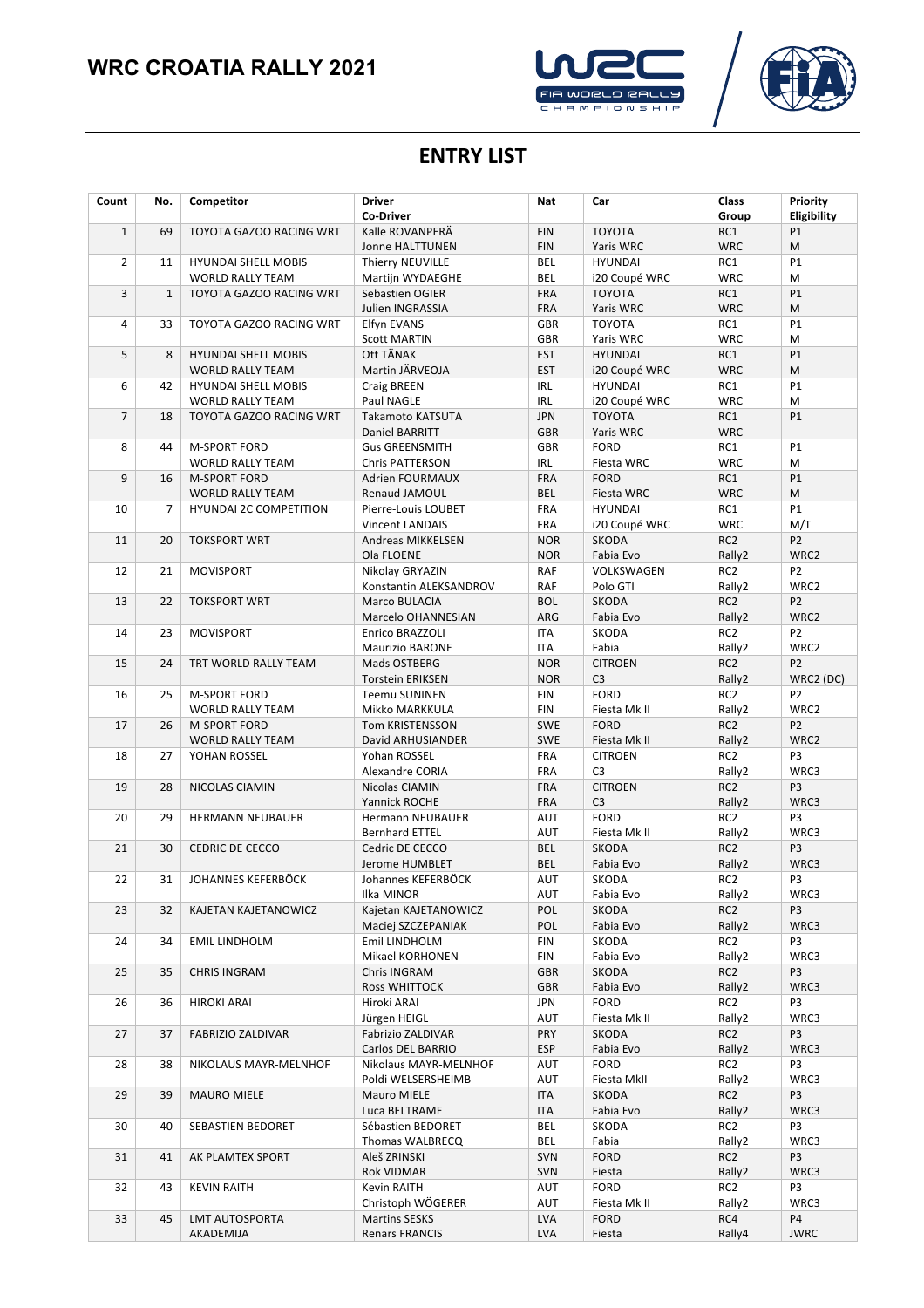## **WRC CROATIA RALLY 2021**





#### **ENTRY LIST**

| Count  | No. | Competitor                                | <b>Driver</b>                                    | Nat                      | Car                       | Class                         | Priority                 |
|--------|-----|-------------------------------------------|--------------------------------------------------|--------------------------|---------------------------|-------------------------------|--------------------------|
|        |     |                                           | <b>Co-Driver</b>                                 |                          |                           | Group                         | Eligibility              |
| 34     | 46  | PORVOON AUTOPALVELU                       | Sami PAJARI                                      | <b>FIN</b>               | <b>FORD</b>               | RC4                           | P <sub>4</sub>           |
|        |     |                                           | Marko SALMINEN                                   | <b>FIN</b>               | Fiesta                    | Rally4                        | <b>JWRC</b>              |
| 35     | 47  | RAUL BADIU                                | Raul BADIU                                       | <b>ROM</b>               | <b>FORD</b>               | RC4                           | <b>P4</b>                |
|        |     |                                           | Rares FETEAN                                     | <b>ROM</b>               | Fiesta                    | Rally4                        | <b>JWRC</b>              |
| 36     | 48  | STYLLEX MOTORSPORT                        | Martin KOČI                                      | <b>SVK</b>               | FORD                      | RC4                           | <b>P4</b>                |
|        |     |                                           | Petr TĚŠÍNSKÝ                                    | <b>CZE</b>               | Fiesta                    | Rally4                        | <b>JWRC</b>              |
| 37     | 49  | <b>JON ARMSTRONG</b>                      | <b>Jon ARMSTRONG</b>                             | <b>GBR</b>               | <b>FORD</b>               | RC4                           | <b>P4</b>                |
|        |     |                                           | Philip HALL                                      | <b>GBR</b>               | Fiesta                    | Rally4                        | <b>JWRC</b>              |
| 38     | 50  | MOTORSPORT IRELAND RALLY                  | William CREIGHTON                                | <b>IRL</b>               | <b>FORD</b>               | RC4                           | <b>P4</b>                |
| 39     | 51  | <b>ACADEMY</b><br><b>TEAM FLYING FINN</b> | Liam REGAN<br>Lauri JOONA                        | <b>IRL</b><br><b>FIN</b> | Fiesta<br><b>FORD</b>     | Rally4<br>RC4                 | <b>JWRC</b><br><b>P4</b> |
|        |     |                                           | Ari KOPONEN                                      | <b>FIN</b>               | Fiesta                    | Rally4                        | <b>JWRC</b>              |
| 40     | 52  | <b>AUTOSPORT TEAM ESTONIA</b>             | Robert VIRVES                                    | <b>EST</b>               | <b>FORD</b>               | RC4                           | <b>P4</b>                |
|        |     |                                           | Sander PRUUL                                     | <b>EST</b>               | Fiesta                    | Rally4                        | <b>JWRC</b>              |
| 41     | 53  | ARMANDO PEREIRA                           | Armando PEREIRA                                  | <b>FRA</b>               | <b>FORD</b>               | RC1                           |                          |
|        |     |                                           | Rémi TUTELAIRE                                   | <b>FRA</b>               | Fiesta WRC                | <b>WRC</b>                    |                          |
| $* 42$ | 54  | <b>NIKO PULIC</b>                         | Niko PULIC                                       | <b>HRV</b>               | <b>FORD</b>               | RC1                           |                          |
|        |     |                                           | Aleksandra KOVACIC                               | <b>HRV</b>               | Fiesta WRC                | <b>WRC</b>                    |                          |
| 43     | 55  | <b>PIERRE RAGUES</b>                      | Pierre RAGUES                                    | <b>FRA</b>               | VOLKSWAGEN                | RC <sub>2</sub>               |                          |
|        |     |                                           | Julien PESENTI                                   | <b>FRA</b>               | Polo GTI                  | Rally2                        |                          |
| 44     | 56  | PHILIPPE BAFFOUN                          | Philippe BAFFOUN                                 | <b>FRA</b>               | <b>ALPINE</b>             | <b>RGT</b>                    |                          |
|        |     |                                           | <b>Arnaud DUNAND</b>                             | <b>FRA</b>               | A110                      | RGT                           |                          |
| 45     | 57  | YANNICK PANAGIOTIS                        | Yannick PANAGIOTIS                               | <b>FRA</b>               | <b>ALPINE</b>             | <b>RGT</b>                    |                          |
|        |     |                                           | Valérie PANAGIOTIS                               | <b>FRA</b>               | A110                      | <b>RGT</b>                    |                          |
| 46     | 58  | EUROSOL RACING TEAM                       | János PUSKÁDI                                    | <b>HUN</b>               | SKODA                     | RC <sub>2</sub>               |                          |
|        |     | <b>HUNGARY</b>                            | Barnabás GÓDOR                                   | <b>HUN</b>               | Fabia Evo                 | Rally2                        |                          |
| 47     | 59  | <b>EDDIE LEMAITRE</b>                     | <b>Eddie LEMAITRE</b><br><b>Thomas CHAUFFRAY</b> | <b>FRA</b><br><b>FRA</b> | <b>SKODA</b><br>Fabia Evo | RC <sub>2</sub><br>Rally2     |                          |
| 48     | 60  | <b>STAN SCHWAB</b>                        | Stan SCHWAB                                      | <b>FRA</b>               | <b>FORD</b>               | RC <sub>2</sub>               |                          |
|        |     |                                           | <b>Blanc NICOLAS</b>                             | FRA                      | Fiesta                    | Rally2                        |                          |
| 49     | 61  | YANIS DESANGLES                           | Yanis DESANGLES                                  | <b>FRA</b>               | SKODA                     | RC <sub>2</sub>               |                          |
|        |     |                                           | Nicolas THERON                                   | <b>FRA</b>               | Fabia                     | Rally2                        |                          |
| 50     | 62  | PIERRE ROCHÉ                              | Pierre ROCHÉ                                     | FRA                      | <b>CITROEN</b>            | RC <sub>2</sub>               |                          |
|        |     |                                           | Cédric MONDON                                    | FRA                      | C <sub>3</sub>            | Rally2                        |                          |
| 51     | 63  | DIRKALNO DRUŠTVO R                        | Aljoša NOVAK                                     | <b>SVN</b>               | SKODA                     | RC <sub>2</sub>               |                          |
|        |     |                                           | Jaka CEVC                                        | SVN                      | Fabia                     | Rally2                        |                          |
| 52     | 64  | DIRKALNO DRUŠTVO R                        | Darko PELJHAN                                    | SVN                      | SKODA                     | RC <sub>2</sub>               |                          |
|        |     |                                           | Matej ČAR                                        | <b>SVN</b>               | Fabia                     | Rally2                        |                          |
| 53     | 65  | KMCK E.V. IM ADAC                         | Stefan GÖTTIG                                    | DEU                      | SKODA                     | RC <sub>2</sub>               |                          |
|        |     |                                           | Natalie SOLBACH-SCHMIDT                          | DEU                      | Fabia                     | Rally2                        |                          |
| 54     | 66  | <b>ENRICO WINDISCH</b>                    | Enrico WINDISCH<br><b>Kurt HUBER</b>             | <b>AUT</b><br><b>AUT</b> | <b>AUDI</b><br>A18X       | RC <sub>2</sub><br>Rally2 Kit |                          |
| 55     | 67  | M-SPORT RACING KFT.                       | Zoltán LÁSZLÓ                                    | <b>HUN</b>               | <b>FORD</b>               | RC3                           |                          |
|        |     |                                           | Dávid BERENDI                                    | <b>HUN</b>               | Fiesta ST Rally3          | Rally3                        |                          |
| 56     | 68  | DENNIS RÅDSTRÖM                           | Dennis RÅDSTRÖM                                  | SWE                      | <b>FORD</b>               | RC4                           |                          |
|        |     |                                           | Johan JOHANSSON                                  | SWE                      | Fiesta                    | Rally4                        |                          |
| 57     | 70  | <b>VILIAM PRODAN</b>                      | Viliam PRODAN                                    | <b>HRV</b>               | <b>FORD</b>               | RC4                           |                          |
|        |     |                                           | Zoran RASTEGORAC                                 | <b>HRV</b>               | Fiesta                    | Rally4                        |                          |
| 58     | 71  | UNIKATOY POSTOJNA                         | Grega PREMRL                                     | <b>SVN</b>               | <b>TOYOTA</b>             | RC4                           |                          |
|        |     |                                           | Gregor BREŠER                                    | <b>SVN</b>               | GT86                      | R <sub>3</sub>                |                          |
| 59     | 72  | AKK SVETA NEDELJA                         | Martin RAVENŠČAK                                 | <b>HRV</b>               | <b>FORD</b>               | RC4                           |                          |
|        |     |                                           | Tomislav TOMAŠKOVIĆ                              | <b>HRV</b>               | Fiesta                    | Rally4                        |                          |
| 60     | 73  | AKK SVETA NEDELJA                         | Krešimir RAVENŠČAK                               | <b>HRV</b>               | <b>FORD</b>               | RC4                           |                          |
|        |     |                                           | Dora RAVENŠČAK                                   | <b>HRV</b>               | Fiesta                    | Rally4                        |                          |
| 61     | 74  | <b>MATEO BUTORAC</b>                      | Mateo BUTORAC<br>Marko STIPERSKI                 | <b>HRV</b><br><b>HRV</b> | PEUGEOT<br>208 Rally 4    | RC4<br>Rally4                 |                          |
| 62     | 75  | <b>IVICA SILADIC</b>                      | Ivica SILADIC                                    | <b>HRV</b>               | FORD                      | RC4                           |                          |
|        |     |                                           | Jasna DURAK                                      | <b>HRV</b>               | Fiesta                    | Rally4                        |                          |
| 63     | 76  | AK LAMKO                                  | Primož BRAZDA                                    | SVN                      | <b>FORD</b>               | RC4                           |                          |
|        |     |                                           | Primož TAVČAR                                    | <b>SVN</b>               | Fiesta                    | Rally4                        |                          |
| 64     | 77  | ŽELJKO MAGLIČIĆ                           | Željko MAGLIČIĆ                                  | <b>HRV</b>               | <b>FORD</b>               | RC4                           |                          |
|        |     |                                           | Domagoj NEMAK                                    | <b>HRV</b>               | Fiesta                    | Rally4 / R2                   |                          |
| 65     | 78  | FRÉDÉRIC ROUSSEL                          | Frédéric ROUSSEL                                 | <b>FRA</b>               | PEUGEOT                   | RC4                           |                          |
|        |     |                                           | <b>Francois GUILBERT</b>                         | <b>FRA</b>               | 208 Rally 4               | Rally4                        |                          |
| 66     | 79  | ALAIN CUSIMANO                            | Alain CUSIMANO                                   | <b>FRA</b>               | RENAULT                   | RC5                           |                          |
|        |     |                                           | Sylvain KUKULKA                                  | FRA                      | Twingo RS                 | Rally5 / R1                   |                          |